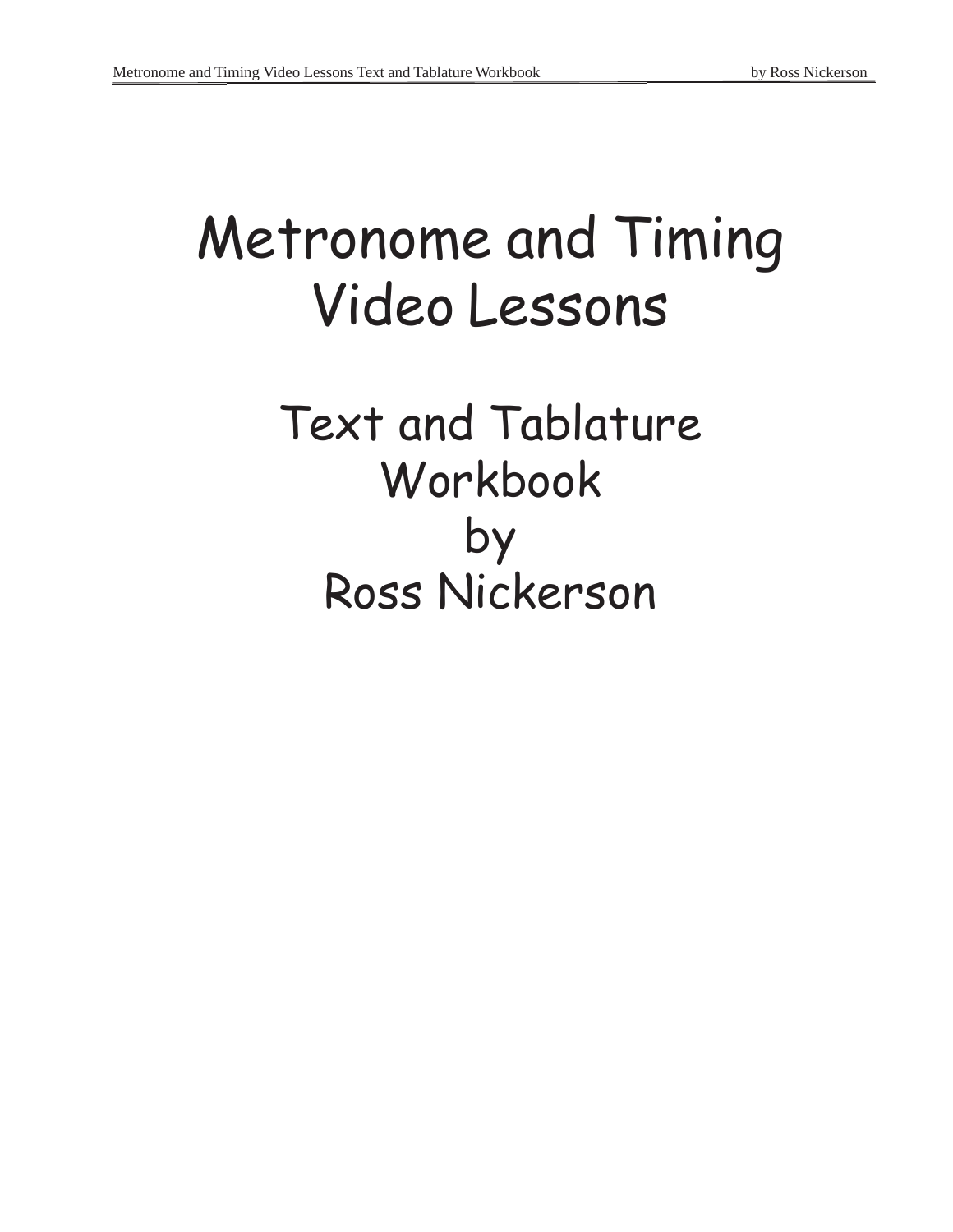## **Timing Explanation**

**Timing when playing the banjo is very important. It can be difficult to learn and difficult to teach. When listening to the banjo most people hear many notes and might consider them all to be part of the melody. However, this is not necessarily the case. It would be better for you as a student to view your banjo playing in this way. As you pick the banjo you are creating a rhythm with your picking consisting of quarter and eighth notes. Within the constant and consistent rhythm that you are producing your job is to accent melody notes or notes that are to stand out and be heard more clearly. Accenting notes usually means hitting them harder than the others. Another way you can accent a melody note is by playing that note as a quarter note within your stream of eighth notes which will bring the note out to the listener also.**

**Learning and understanding timing can be difficult or intimidating as I mentioned in the above paragraph. However, if you take some time at the beginning to understand and realize its importance and value you will reap the rewards later. The reason most students have trouble with it is because they are anxious to let the fingers fly and just skip over the timing lessons. It is not hard to learn if you take the time.**

**When the timing is right not only will the listener enjoy it more but it will be much more satisfying to you. Most people will notice a rhythm mistake long before they will notice that you've played the second fret instead of the third. In other words, place a lot of value on your timing accuracy in the early stages. Everyone can miss a fret or string but if you don't develop a sense of timing everything played out of time will be wrong regardless if you are playing the right fret or string.**

**One thing to your advantage when learning and playing the banjo is you will only be playing quarter and eighth notes. This is unlike learning many other instruments that would require you to learn to count many varieties of notes. The reason for this is the banjo is limited on how long it can sustain (hold) a note, much like a drum.**

**On the next page I will provide some timing examples. Please take the time to tap out these rhythms. I recommend that you emphasize learning them by tapping them out before trying to play them on your banjo.**

**Listening to the CD carefully and using my suggestions on the next page will help you as well. Good Luck!**

Ross Nickerson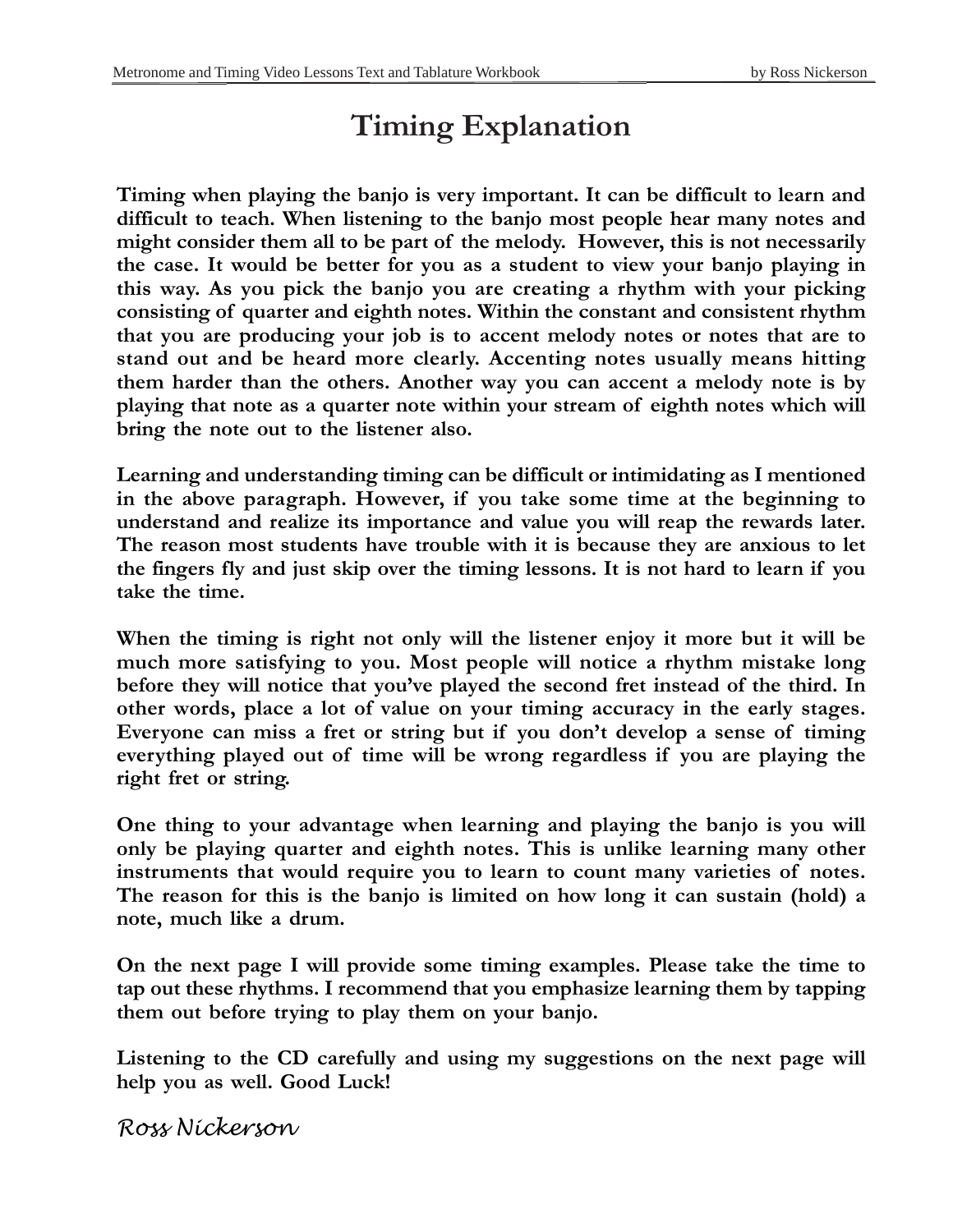**Here is an example of a measure. A measure is a unit of time. Each song you learn will be consisted of a number of measures.**



**This example is a measure with four quarter notes. The stems on quarter notes aren't connected. Try tapping your foot, pencil, or banjo head once for each note and count to four out loud.**



**This example is a measure with eight eighth notes, which totals up to four quarter beats. Now, try tapping these notes by counting out loud 1 and 2 and 3 and 4 and. When you tap your foot for example, the 1 or the numbered note is the foot going down and the + is the foot coming up. In other words you are fitting a note between each quarter note.**

**The next three examples are a combination of quarter and eighth notes. Count them out by adding the + beat for the eighth notes, and leaving it out, and resting after the quarter notes.**



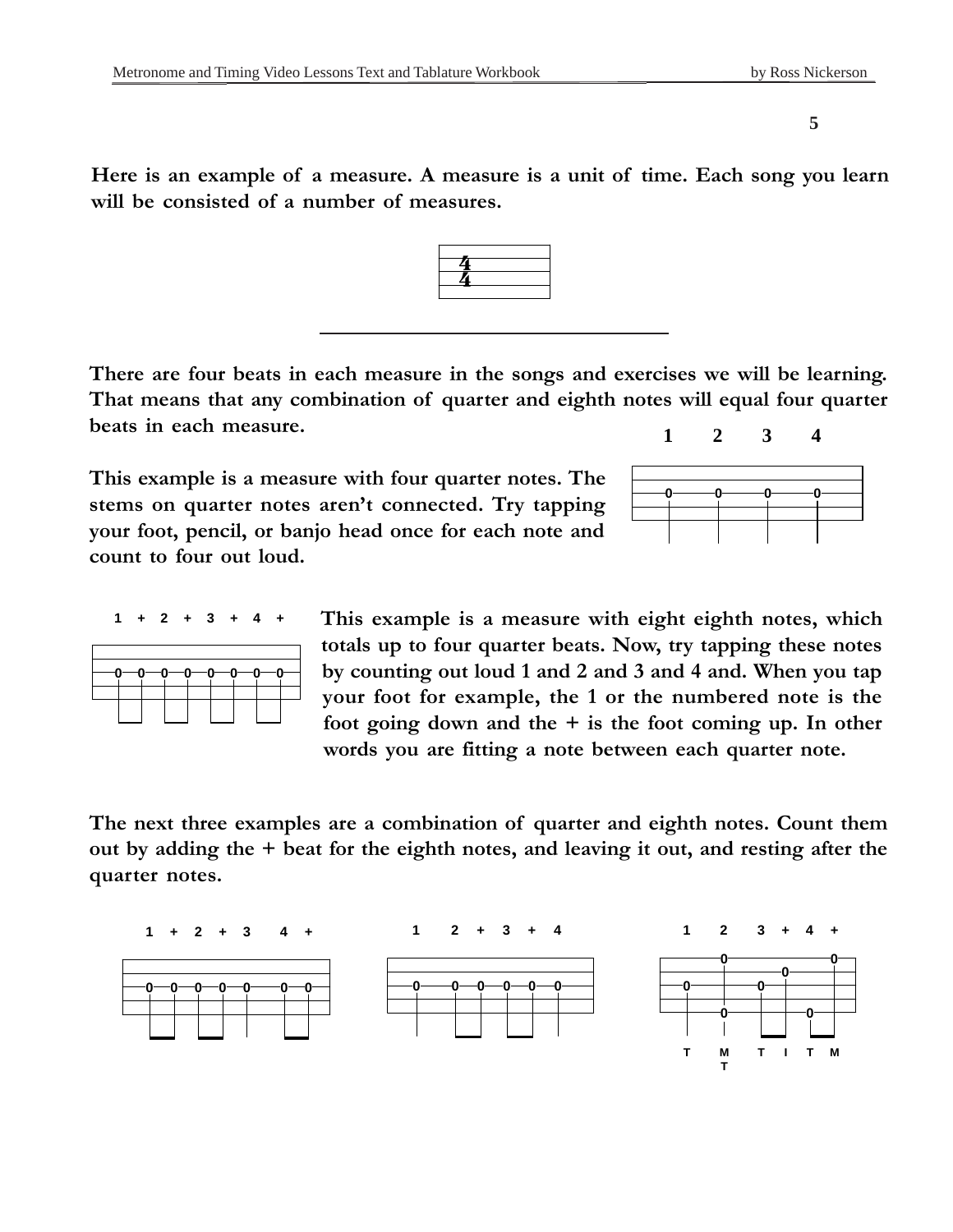## **Timing Review**

**Take some time to review timing before going any further in the book. After you have spent more time on timing and working with the metronome, I highly recommend reviewing to make sure your timing is correct with the rolls we have learned so far.**

#### **Using a Metronome**

**A metronome may be the single most effective tool when practicing the banjo, but unfortunately, it seems to be one of the least used. One of the reasons is that it's not as easy as it looks, and students become easily discouraged and annoyed with it. The first thing you need to do is find one you like and that works for you. Don't buy the cheapest one unless it does the job. The metronome should be easy to see, hear, and operate. A headphone jack is a good option, too.**

### **Some Suggestions on Using a Metronome**

- **Count with the metronome before trying to play along; for example, count out loud the rhythm exercises in this section before trying to play them.**
- **While counting out loud, tap out the rhythms with a pencil or while tapping your foot.**
- **As a beginner with a metronome, you can set the speed so it clicks for each eighth note as a way of getting on the horse a little easier. Keep in mind though that the standard way metronome settings are spoken of and listed in books is normally one click or light blink for each quarter beat. Also, often when the tempo is faster, I set it for one click for two quarter beats, which is sometimes referred to as "cut time."**
- **Start at a slower metronome setting and work your way up in small increments.**
- **A good starting speed to set the metronome in the beginning would be 80 or 90 when using one click for each quarter note.**
- **Do the best you can and be patient! Getting even close to correct with the metronome is likely an improvement, and it really only takes a little time and practice.**